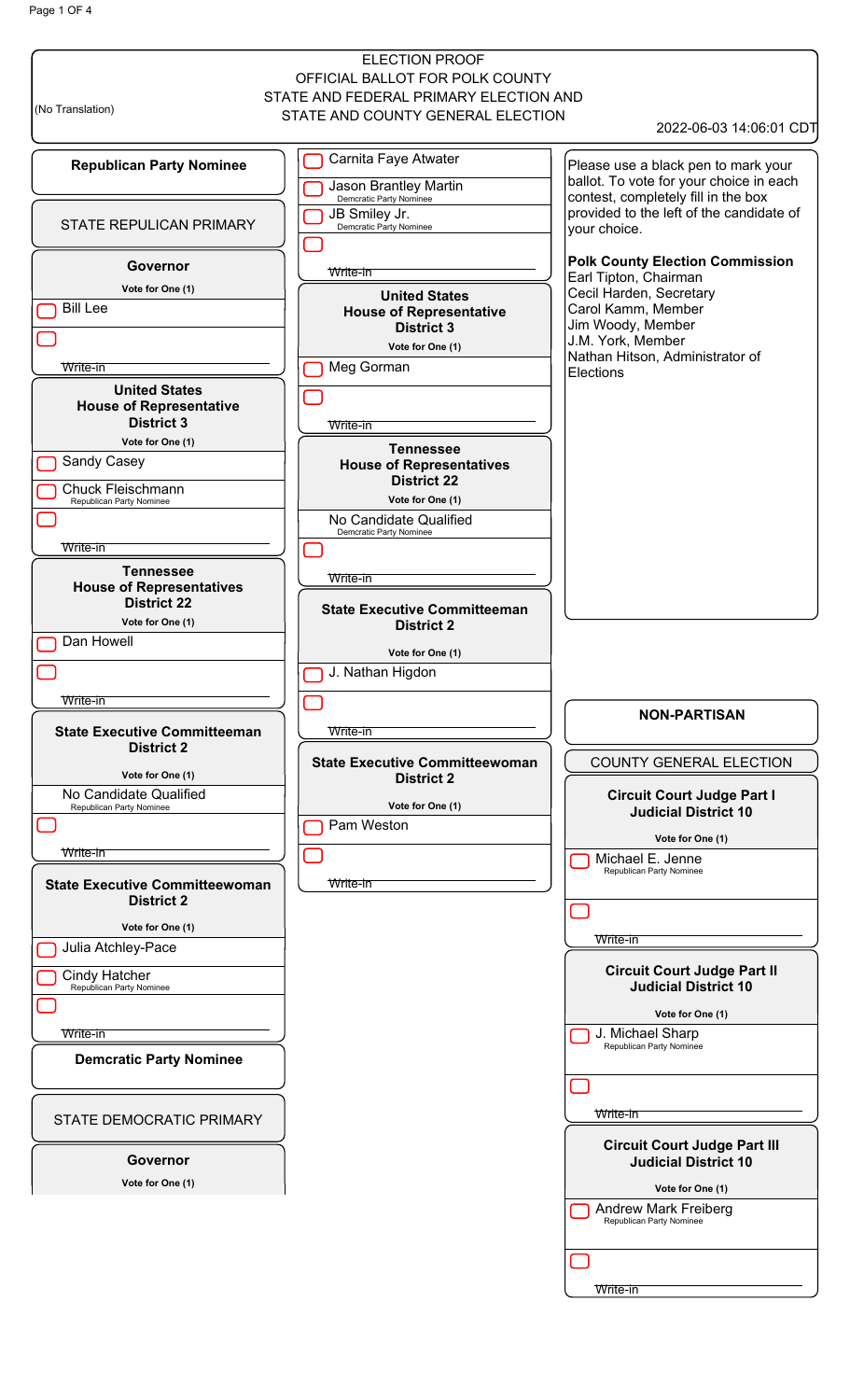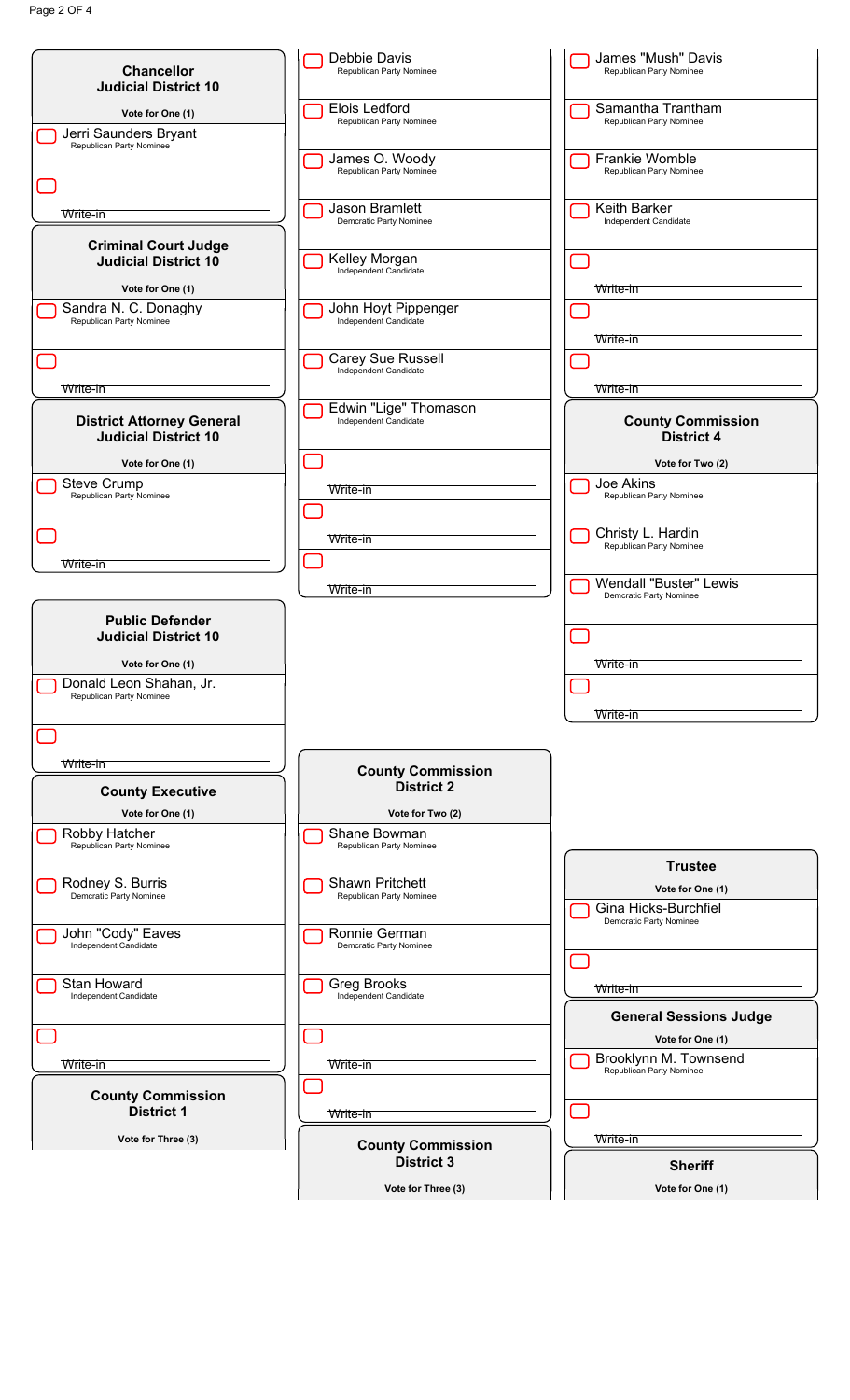| <b>Steve Ross</b>                               | William Joshua Rose                                                  |                                                                                                              |
|-------------------------------------------------|----------------------------------------------------------------------|--------------------------------------------------------------------------------------------------------------|
| Republican Party Nominee                        | Republican Party Nominee                                             | Shall Sarah K. Campbell be retained in<br>office as a Judge of the Supreme Court,                            |
|                                                 |                                                                      | At Large, or be replaced?                                                                                    |
| Dustin Wilson<br>Independent Candidate          | Ruth Ann Shamblin<br>Demcratic Party Nominee                         | Retain                                                                                                       |
|                                                 | Hannah D. Farris Price                                               | Replace                                                                                                      |
|                                                 | Independent Candidate                                                |                                                                                                              |
| Write-in                                        |                                                                      | Shall Holly Kirby be retained in office as<br>a Judge of the Supreme Court, At                               |
| <b>Clerk of Courts</b>                          |                                                                      | Large, or be replaced?                                                                                       |
| Vote for One (1)                                | Write-in                                                             |                                                                                                              |
| Lita Esquinance<br>Republican Party Nominee     | <b>School Board District 3</b>                                       | Retain                                                                                                       |
|                                                 | Vote for One (1)                                                     | Replace                                                                                                      |
| Melissa Keith Jenkins<br>Independent Candidate  | David Goode<br>Republican Party Nominee                              | Shall Sharon Gail Lee be retained in<br>office as a Judge of the Supreme Court,<br>At Large, or be replaced? |
|                                                 |                                                                      |                                                                                                              |
| Write-in                                        | Write-in                                                             | Retain                                                                                                       |
| <b>County Clerk</b>                             | <b>School Board District 3</b>                                       | Replace                                                                                                      |
| Vote for One (1)                                | <b>Unexpired Term</b>                                                | Shall Roger A. Page be retained in                                                                           |
| Catrice Wilcox Lowe<br>Republican Party Nominee | Vote for One (1)                                                     | office as a Judge of the Supreme Court,<br>At Large, or be replaced?                                         |
|                                                 | Nathan Henderson                                                     |                                                                                                              |
| Jackie Rogers                                   | Independent Candidate                                                | Retain                                                                                                       |
| Independent Candidate                           |                                                                      | Replace                                                                                                      |
|                                                 |                                                                      |                                                                                                              |
|                                                 | Write-in                                                             | <b>Court of Appeals</b><br><b>Eastern Division</b>                                                           |
| Write-in                                        | <b>School Board District 4</b>                                       |                                                                                                              |
| <b>Register of Deeds</b>                        | <b>Four Year Term</b>                                                | Shall Kristi Davis be retained in office as<br>a Judge of the Court of Appeals,                              |
| Vote for One (1)                                | Vote for One (1)                                                     | Eastern Division, or be replaced?                                                                            |
| Kile "Bo" Swafford<br>Republican Party Nominee  | Dustin Cain<br>Republican Party Nominee                              |                                                                                                              |
|                                                 |                                                                      | Retain                                                                                                       |
| Ramona Goforth-Price                            | Daniel Stamey                                                        | Replace                                                                                                      |
| Demcratic Party Nominee                         | Independent Candidate                                                | Shall Thomas R. "Skip" Frierson be                                                                           |
| Jan Johnson                                     |                                                                      | retained in office as a Judge of the                                                                         |
| Independent Candidate                           |                                                                      | Court of Appeals, Eastern Division, or<br>be replaced?                                                       |
|                                                 | Write-in                                                             |                                                                                                              |
|                                                 | <b>School Board District 4</b>                                       | Retain                                                                                                       |
| Write-in                                        | <b>Two Year Term</b>                                                 | Replace                                                                                                      |
|                                                 | Vote for One (1)                                                     | Shall John W. McClarty be retained in                                                                        |
|                                                 | Josh Cain<br>Republican Party Nominee                                | office as a Judge of the Court of<br>Appeals, Eastern Division, or be<br>replaced?                           |
|                                                 | Jonathan Gladden<br>Demcratic Party Nominee                          | Retain                                                                                                       |
| <b>School Board District 1</b>                  |                                                                      | Replace                                                                                                      |
| Vote for One (1)                                |                                                                      | Shall Mike Swiney be retained in office                                                                      |
| Alex Pell                                       | Write-in                                                             | as a Judge of the Court of Appeals,                                                                          |
| Independent Candidate                           |                                                                      | Eastern Division, or be replaced?                                                                            |
|                                                 |                                                                      | Retain                                                                                                       |
|                                                 |                                                                      | Replace                                                                                                      |
| Write-in                                        |                                                                      |                                                                                                              |
| <b>School Board District 2</b>                  | JUDICIAL RETENTION QUESTIONS                                         | <b>Court of Appeals</b><br><b>Middle Division</b>                                                            |
| Vote for One (1)                                | <b>Supreme Court</b><br><b>At Large</b>                              |                                                                                                              |
|                                                 |                                                                      | Shall Andy D. Bennett be retained in<br>office as a Judge of the Court of                                    |
|                                                 | Shall Jeffrey S. Bivins be retained in                               | Appeals, Middle Division, or be                                                                              |
|                                                 | office as a Judge of the Supreme Court,<br>At Large, or be replaced? | replaced?                                                                                                    |
|                                                 |                                                                      | Retain                                                                                                       |
|                                                 | Retain                                                               | Replace                                                                                                      |
|                                                 | Replace                                                              |                                                                                                              |
|                                                 |                                                                      |                                                                                                              |